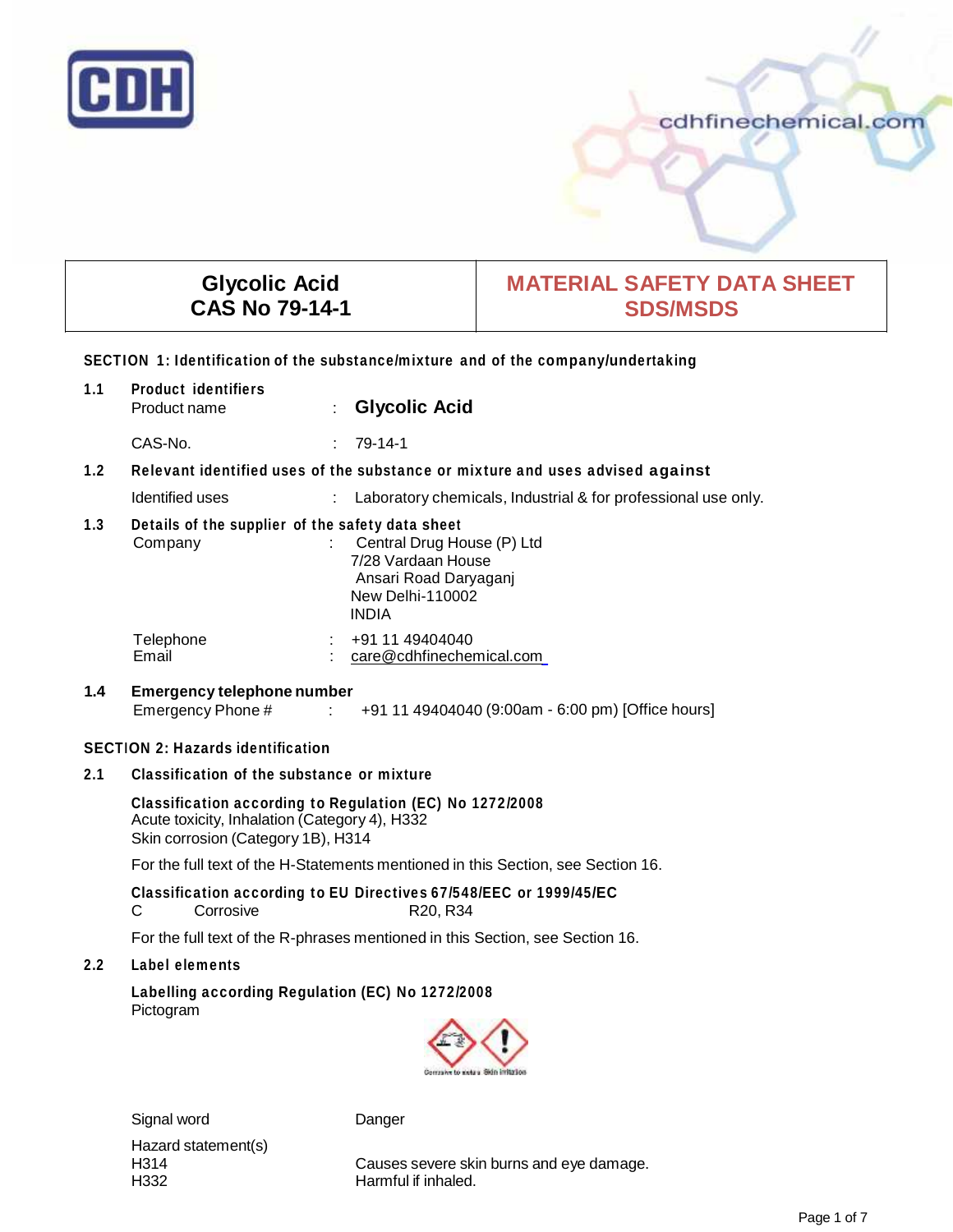| Precautionary statement(s)               |                                                                                                                                     |
|------------------------------------------|-------------------------------------------------------------------------------------------------------------------------------------|
| P <sub>261</sub>                         | Avoid breathing dust/fume/gas/mist/vapours/spray.                                                                                   |
| P <sub>280</sub>                         | Wear protective gloves/ protective clothing/ eye protection/ face<br>protection.                                                    |
| $P303 + P361 + P353$                     | IF ON SKIN (or hair): Take off immediately all contaminated clothing.<br>Rinse skin with water/shower.                              |
| $P304 + P340 + P310$                     | IF INHALED: Remove person to fresh air and keep comfortable for<br>breathing. Immediately call a POISON CENTER or doctor/physician. |
| $P305 + P351 + P338$                     | IF IN EYES: Rinse cautiously with water for several minutes. Remove<br>contact lenses, if present and easy to do. Continue rinsing. |
| Supplemental Hazard<br><b>Statements</b> | none                                                                                                                                |

#### **2.3 Other hazards**

This substance/mixture contains no components considered to be either persistent, bioaccumulative and toxic (PBT), or very persistent and very bioaccumulative (vPvB) at levels of 0.1% or higher.

# **SECTION 3: Composition/information on ingredients**

#### **3.1 Substances**

| Synonyms         | Hydroxyacetic acid<br>÷                                         |  |
|------------------|-----------------------------------------------------------------|--|
| Formula          | $\cdot$ C <sub>2H4O3</sub>                                      |  |
| Molecular weight | 76,05 g/mol                                                     |  |
| CAS-No.          | 79-14-1<br>٠.                                                   |  |
| EC-No.           | 201-180-5<br>÷.                                                 |  |
|                  |                                                                 |  |
|                  | Hazardous ingredients according to Regulation (EC) No 1272/2008 |  |

| Component                           |                      | Classification                             | Concentration |
|-------------------------------------|----------------------|--------------------------------------------|---------------|
| Glycollic acid<br>CAS-No.<br>EC-No. | 79-14-1<br>201-180-5 | Acute Tox. 4; Skin Corr. 1B;<br>H314. H332 | $\leq$ 100 %  |

| Hazardous ingredients according to Directive 1999/45/EC |           |                                      |               |  |
|---------------------------------------------------------|-----------|--------------------------------------|---------------|--|
| Component                                               |           | Classification                       | Concentration |  |
| Glycollic acid                                          |           |                                      |               |  |
| CAS-No.                                                 | 79-14-1   | C. R <sub>20</sub> - R <sub>34</sub> | $\leq$ 100 %  |  |
| EC-No.                                                  | 201-180-5 |                                      |               |  |

For the full text of the H-Statements and R-Phrases mentioned in this Section, see Section 16

#### **SECTION 4: First aid measures**

#### **4.1 Description of first aid measures**

#### **General advice**

Consult a physician. Show this safety data sheet to the doctor in attendance.

#### **If inhaled**

If breathed in, move person into fresh air. If not breathing, give artificial respiration. Consult a physician.

#### **In case of skin contact**

Take off contaminated clothing and shoes immediately. Wash off with soap and plenty of water. Consult a physician.

#### **In case of eye contact**

Rinse thoroughly with plenty of water for at least 15 minutes and consult a physician.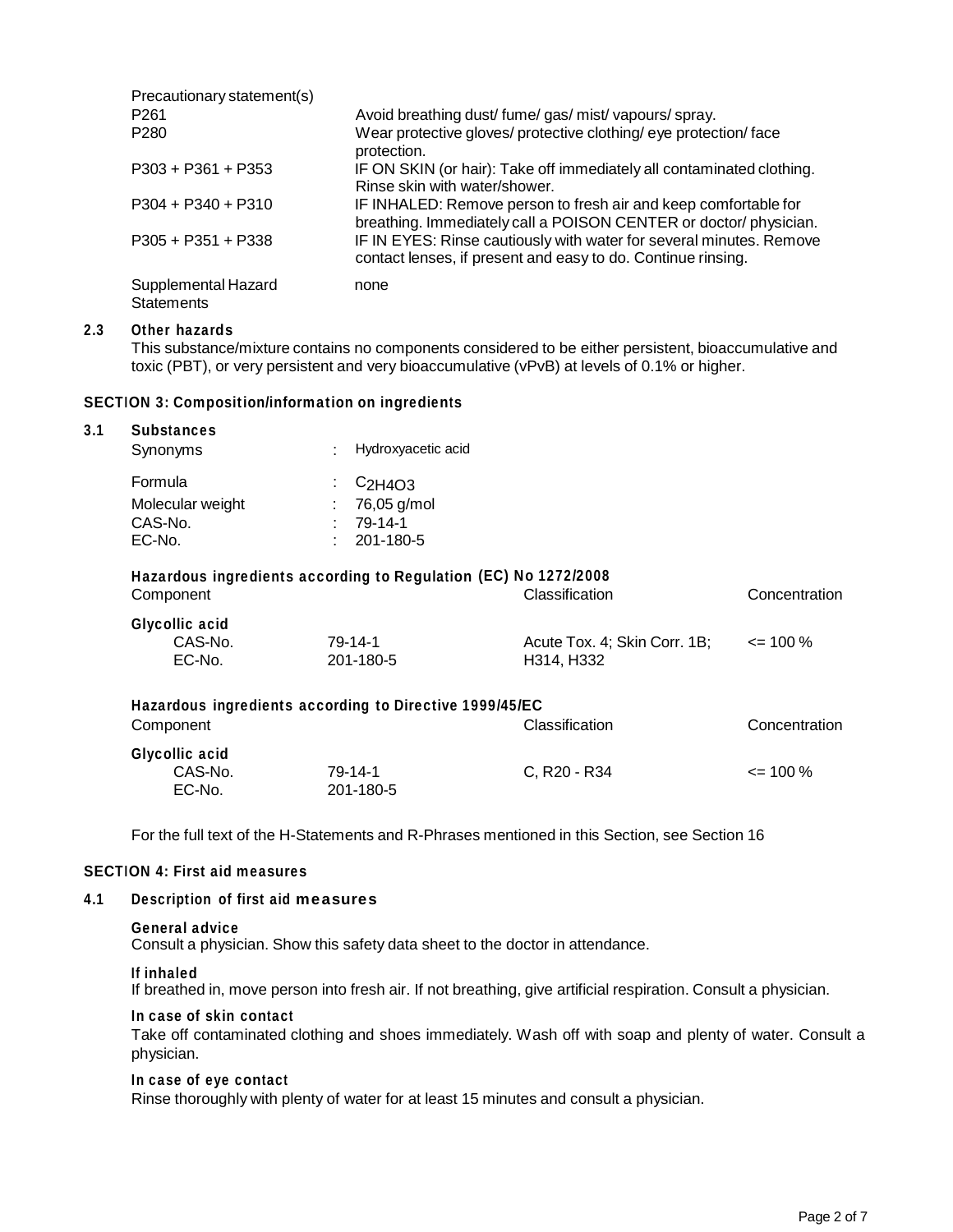## **If swallowed**

Do NOT induce vomiting. Never give anything by mouth to an unconscious person. Rinse mouth with water. Consult a physician.

- **4.2 Most important symptoms and effects, both acute and delayed** The most important known symptoms and effects are described in the labelling (see section 2.2) and/or in section 11
- **4.3 Indication of any immediate medical attention and special treatment needed** No data available

#### **SECTION 5: Firefighting measures**

**5.1 Extinguishing media**

**Suitable extinguishing media** Use water spray, alcohol-resistant foam, dry chemical or carbon dioxide.

- **5.2 Special hazards arising from the substance or mixture** Carbon oxides
- **5.3 Advice forfirefighters** Wear self-contained breathing apparatus for firefighting if necessary.
- **5.4 Further information** No data available

# **SECTION 6: Accidental release measures**

- **6.1 Personal precautions, protective equipment and emergency procedures** Use personal protective equipment. Avoid dust formation. Avoid breathing vapours, mist or gas. Ensure adequate ventilation. Evacuate personnel to safe areas. Avoid breathing dust. For personal protection see section 8.
- **6.2 Environmental precautions** Do not let product enter drains.
- **6.3 Methods and materials for containment and cleaning up** Pick up and arrange disposal without creating dust. Sweep up and shovel. Keep in suitable, closed containers for disposal.
- **6.4 Reference to other sections** For disposal see section 13.

#### **SECTION 7: Handling and storage**

- **7.1 Precautions for safe handling** Avoid contact with skin and eyes. Avoid formation of dust and aerosols. Provide appropriate exhaust ventilation at places where dust is formed. For precautions see section 2.2.
- **7.2 Conditions for safe storage, including any incompatibilities** Store in cool place. Keep container tightly closed in a dry and well-ventilated place. Storage class (TRGS 510): Non-combustible, corrosive hazardous materials

## **7.3 Specific end use(s)**

Apart from the uses mentioned in section 1.2 no other specific uses are stipulated

## **SECTION 8: Exposure controls/personal protection**

#### **8.1 Control parameters**

**Components with workplace control parameters**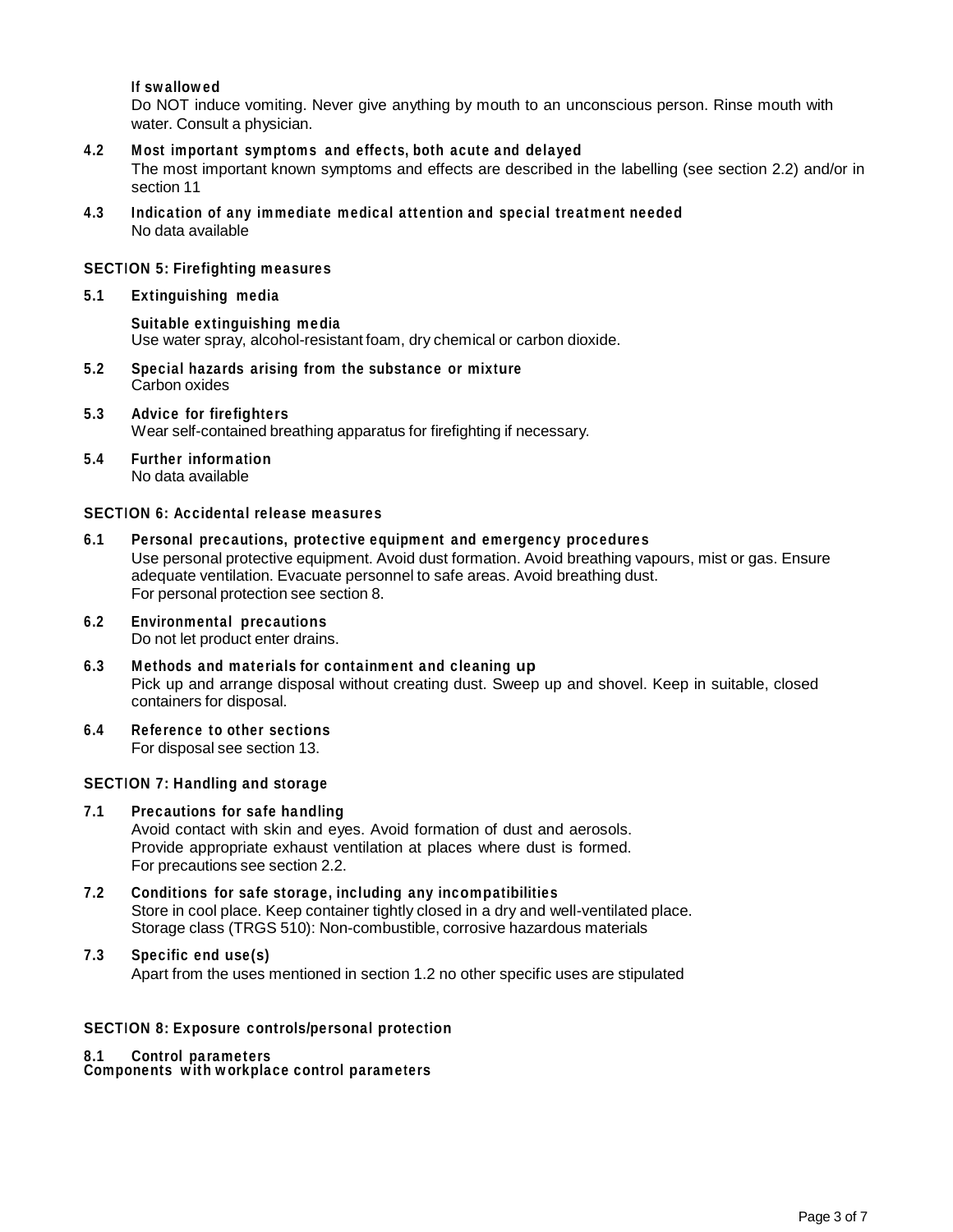## **8.2 Exposure controls**

#### **Appropriate engineering controls**

Handle in accordance with good industrial hygiene and safety practice. Wash hands before breaks and at the end of workday.

# **Personal protective equipment**

#### **Eye/face protection**

Face shield and safety glasses Use equipment for eye protection tested and approved under appropriate government standards such as NIOSH (US) or EN 166(EU).

#### **Skin protection**

Handle with gloves. Gloves must be inspected prior to use. Use proper glove removal technique (without touching glove's outer surface) to avoid skin contact with this product. Dispose of contaminated gloves after use in accordance with applicable laws and good laboratory practices. Wash and dry hands.

#### **Body Protection**

Complete suit protecting against chemicals, The type of protective equipment must be selected according to the concentration and amount of the dangerous substance at the specific workplace.

#### **Respiratory protection**

Where risk assessment shows air-purifying respirators are appropriate use a full-face particle respirator type N100 (US) or type P3 (EN 143) respirator cartridges as a backup to engineering controls. If the respirator is the sole means of protection, use a full-face supplied air respirator. Use respirators and components tested and approved under appropriate government standards such as NIOSH (US) or CEN (EU).

## **Control of environmental exposure**

Do not let product enter drains.

## **SECTION 9: Physical and chemical properties**

## **9.1 Information on basic physical and chemical properties**

| a) | Appearance                                         | Form: Liquid                    |
|----|----------------------------------------------------|---------------------------------|
| b) | Odour                                              | No data available               |
| C) | <b>Odour Threshold</b>                             | No data available               |
| d) | рH                                                 | 2 at 50 g/l at 20 °C            |
| e) | Melting point/freezing<br>point                    | Melting point/range: 75 - 80 °C |
| f) | Initial boiling point and<br>boiling range         | No data available               |
| g) | Flash point                                        | No data available               |
| h) | Evaporation rate                                   | No data available               |
| i) | Flammability (solid, gas)                          | No data available               |
| j) | Upper/lower<br>flammability or<br>explosive limits | No data available               |
| k) | Vapour pressure                                    | 10,8 hPa at 80 °C               |
| I) | Vapour density                                     | No data available               |
| m) | Relative density                                   | 1.257-1.264 20°C                |
| n) | Water solubility                                   | Soluble                         |
| O) | Partition coefficient: n-<br>octanol/water         | $log$ Pow: $-1,11$              |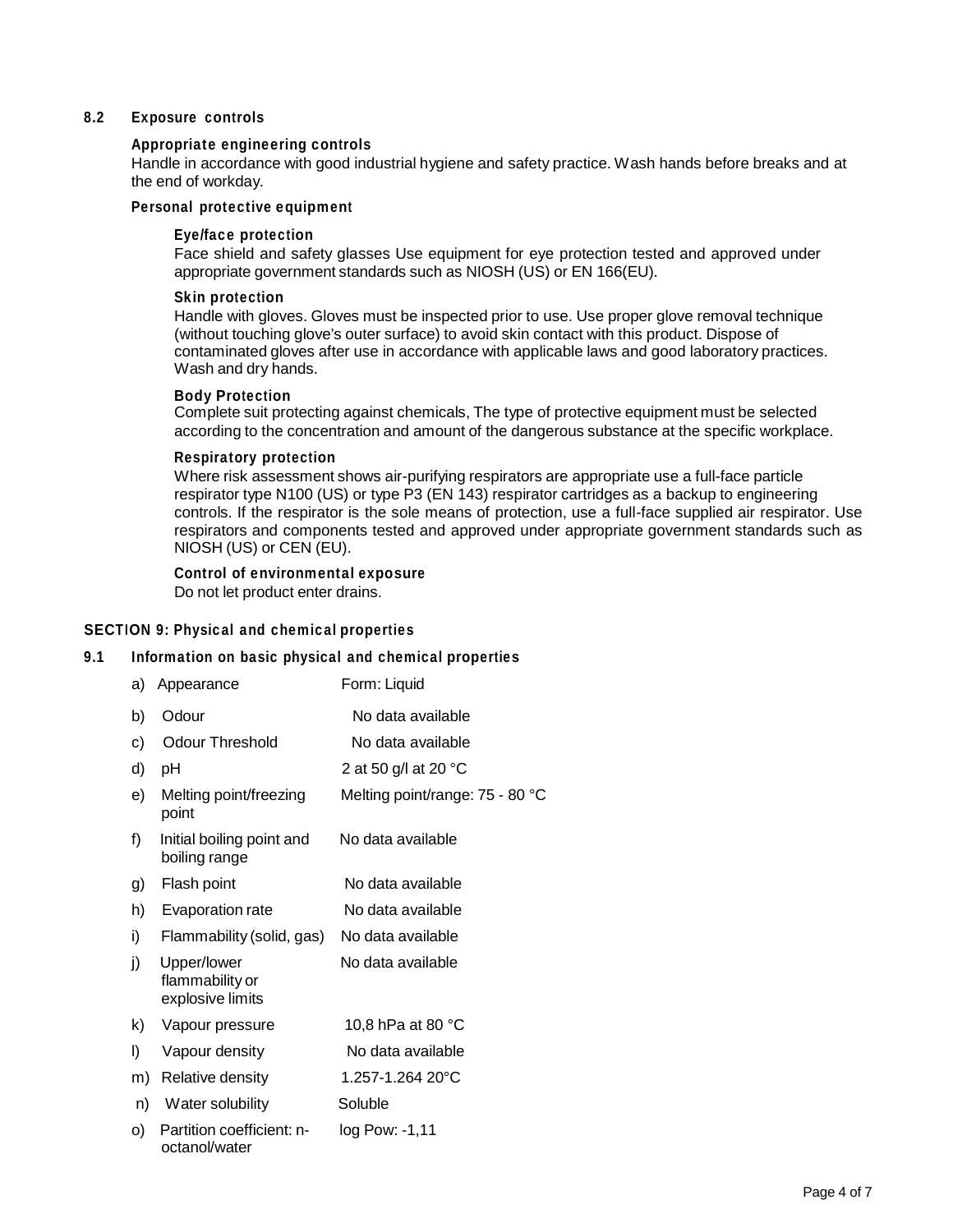|      | p) | Auto-ignition<br>temperature                | No data available |
|------|----|---------------------------------------------|-------------------|
|      | q) | Decomposition<br>temperature                | No data available |
|      | r) | Viscosity                                   | No data available |
|      | s) | Explosive properties                        | No data available |
|      | t) | Oxidizing properties                        | No data available |
| 9.2  |    | Other safety information                    |                   |
|      |    | <b>Bulk density</b>                         | $0,6$ g/l         |
|      |    | <b>SECTION 10: Stability and reactivity</b> |                   |
| 10.1 |    | <b>Reactivity</b><br>No data available      |                   |
|      |    | 10.2 Chemical stability                     |                   |

Stable under recommended storage conditions.

- **10.3 Possibility of hazardous reactions** No data available
- **10.4 Conditions to avoid** No data available
- **10.5 Incompatible materials** Bases, Oxidizing agents, Reducing agents
- **10.6 Hazardous decomposition products** Other decomposition products - No data available In the event of fire: see section 5

# **SECTION 11: Toxicological information**

## **11.1 Information on toxicological effects**

**Acute toxicity** LD50 Oral - Rat - male and female - 2.040 mg/kg

LC50 Inhalation - Rat - male - 4 h - 3,6 mg/l

**Skin corrosion/irritation** Skin - Rabbit Result: Corrosive (OECD Test Guideline 404)

**Serious eye damage/eye irritation** Eyes - Rabbit Result: Severe eye irritation

**Respiratory orskin sensitisation** No data available

**Germ cell mutagenicity** No data available

### **Carcinogenicity**

IARC: No component of this product present at levels greater than or equal to 0.1% is identified as probable, possible or confirmed human carcinogen by IARC.

## **Reproductive toxicity**

#### Reproductive toxicity - Rat - Oral

Maternal Effects: Other effects. Effects on Embryo or Fetus: Fetotoxicity (except death, e.g., stunted fetus). Specific Developmental Abnormalities: Musculoskeletal system.

**Specific target organ toxicity - single exposure** No data available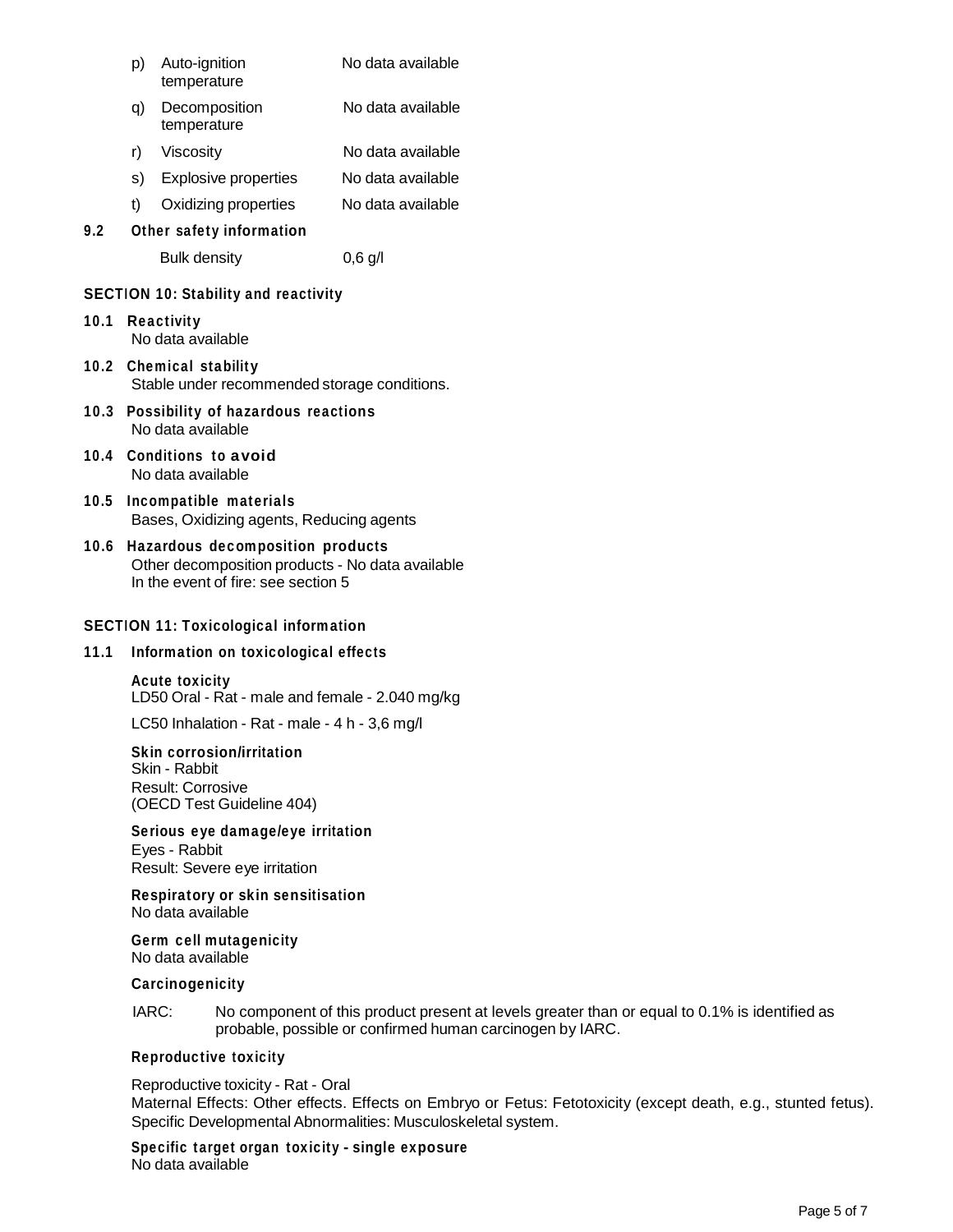#### **Specific target organ toxicity - repeated exposure** No data available

# **Aspiration hazard**

No data available

#### **Additional Information** RTECS: MC5250000

Material is extremely destructive to tissue of the mucous membranes and upper respiratory tract, eyes, and skin., Cough, Shortness of breath, Headache, Nausea

# **SECTION 12: Ecological information**

## **12.1 Toxicity**

Toxicity to fish LC50 - Danio rerio (zebra fish) - 5.000 mg/l - 96 h

- **12.2 Persistence and degradability** No data available
- **12.3 Bioaccumulative potential** No data available
- **12.4 Mobility in soil** No data available

# **12.5 Results of PBT and vPvB assessment**

This substance/mixture contains no components considered to be either persistent, bioaccumulative and toxic (PBT), or very persistent and very bioaccumulative (vPvB) at levels of 0.1% or higher.

## **12.6 Other adverse effects**

May be harmful to aquatic organisms due to the shift of the pH. Avoid release to the environment.

# **SECTION 13: Disposal considerations**

## **13.1 Waste treatment methods**

## **Product**

Offer surplus and non-recyclable solutions to a licensed disposal company. Dissolve or mix the material with a combustible solvent and burn in a chemical incinerator equipped with an afterburner and scrubber.

## **Contaminated packaging**

Dispose of as unused product.

## **SECTION 14: Transport information**

| 14.1 | UN number<br>ADR/RID: 3261                |                                   | <b>IMDG: 3261</b>                                                                                                                                                                            | <b>IATA: 3261</b> |
|------|-------------------------------------------|-----------------------------------|----------------------------------------------------------------------------------------------------------------------------------------------------------------------------------------------|-------------------|
|      | IMDG:<br>IATA:                            | 14.2 UN proper shipping name      | ADR/RID: CORROSIVE SOLID, ACIDIC, ORGANIC, N.O.S. (Glycollic acid)<br>CORROSIVE SOLID, ACIDIC, ORGANIC, N.O.S. (Glycollic acid)<br>Corrosive solid, acidic, organic, n.o.s. (Glycollic acid) |                   |
|      | ADR/RID: 8                                | 14.3 Transport hazard class(es)   | IMDG: 8                                                                                                                                                                                      | IATA: 8           |
|      | 14.4 Packaging group<br>ADR/RID: II       |                                   | IMDG: II                                                                                                                                                                                     | IATA: II          |
|      | 14.5 Environmental hazards<br>ADR/RID: no |                                   | IMDG Marine pollutant: no                                                                                                                                                                    | IATA: no          |
|      | No data available                         | 14.6 Special precautions for user |                                                                                                                                                                                              |                   |

## **SECTION 15: Regulatory information**

This safety datasheet complies with the requirements of Regulation (EC) No. 1907/2006.